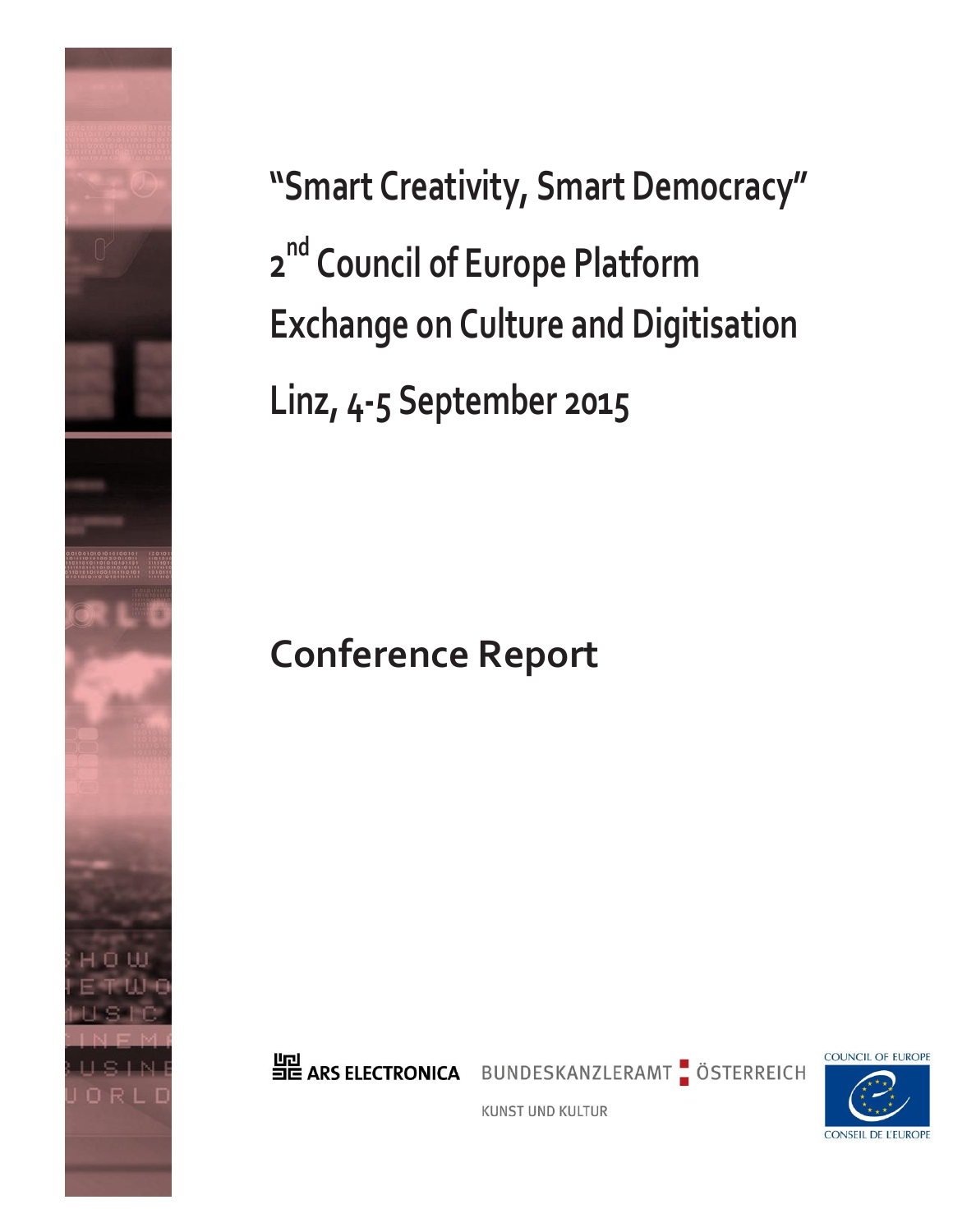The opinions expressed in this work are the responsibility of the author and do not necessarily reflect the official policy of the Council of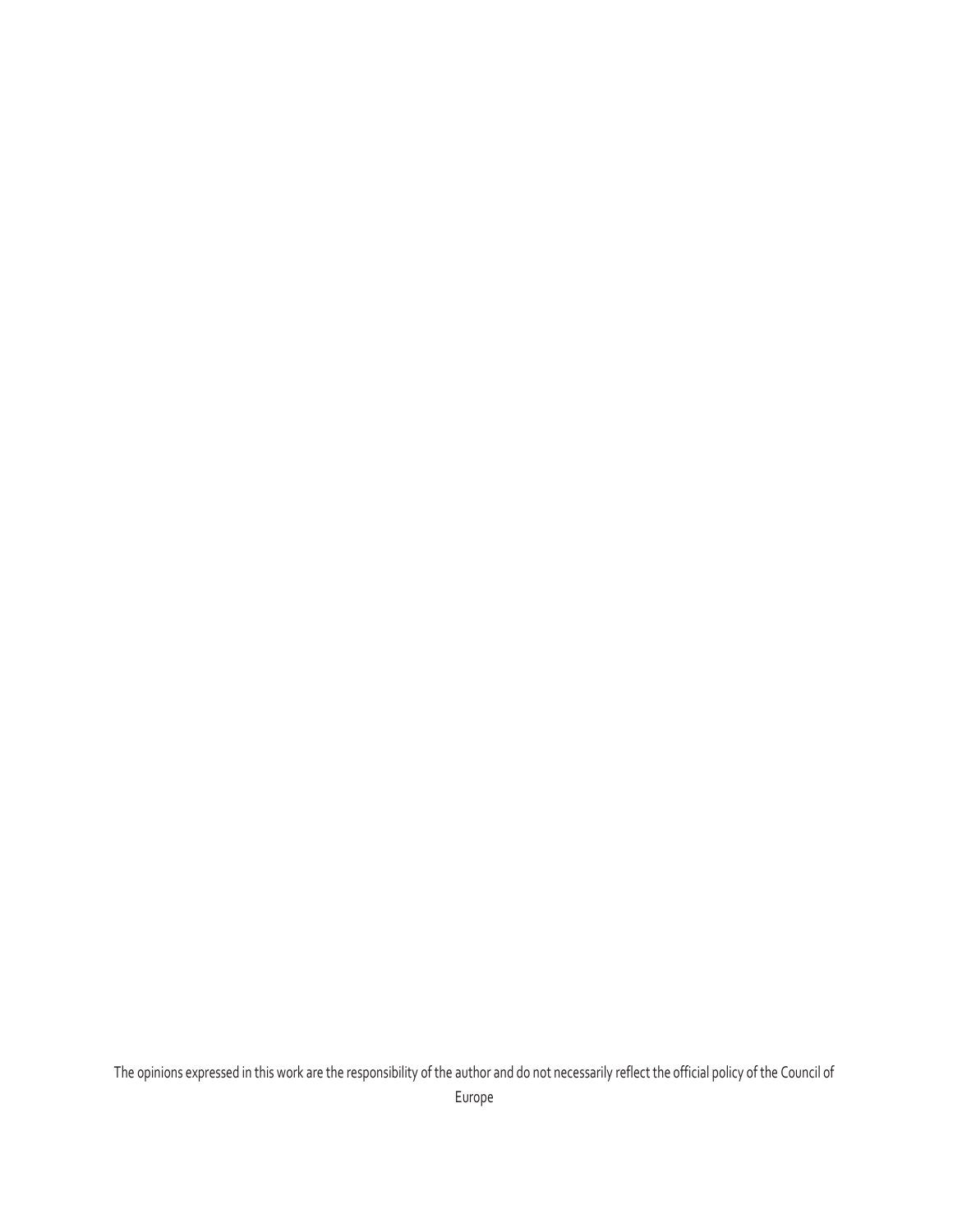## **Introduction**

The Council of Europe together with the Ars Electronica organised the Second Platform Exchange on Digitisation of Culture, in follow-up to the request by European Ministers of Culture at their 2013 conference to engage the Organisation in this topical issue. The meeting was held within the framework of the Ars Electronica Festival (3-7 September) in Linz, Austria 4-5 September 2015 and was supported by the Austrian Government. Its title was "Smart Creativity, Smart Democracy".

The Platform Exchange aimed at exploring how digitisation could best be used for facilitating access to and participation in culture and creativity, with a view to strengthening democratic participation. In so doing, it wanted to identify and raise awareness of recent innovative digital applications in Europe for increasing citizen participation in cultural activities, including the lessons learnt in establishing these and any good practices acquired and observed. Where possible, it further examined whether these applications actually boosted audience engagement and creativity, and whether they really did appeal to a larger public and attract new audiences.

Ars Electronica, an enterprise of the city of Linz, is a pioneering cultural institution focusing on the interaction between art, technology and society (see also wwwhttp://www.aec.at/news/en/). The festival theme for 2015 was "Habitats for the 21st Century". The festival ensured strong visibility and a multitude of constructive and positive synergies for the Council of Europe Platform Exchange.

## **1. Opening Session: Speeches**

**Mr Gerfried Stocker, Artistic Director of Ars Electronica** opened the Plaform Exchange on the Impact of Digitisation on Culture, "Smart Creativity, Smart Democracy". He extended his thanks to Claudia Luciani, Director of Democratic Governance and Kathrin Merkle, Head of the Division of Culture and Democracy for having taken up his invitation to organise the event in Linz, in the framework of the Ars Electronica Festival. He introduced the festival's main theme of the Post City, the aim of which was to envisage how our cities would look in the future, so as to work on the social and economic dimensions of the digital revolution.

He said that a major part of the work of Ars Electronica was considering how the role of culture within the current digital transformation was a means of connecting to broader audiences. Culture was a tool that allowed us to take everyone on this journey. By reaching out to as many people as possible, by building their confidence with regard to the digital transformation, by letting them know there would be plenty of opportunities for them, the digital challenge could be turned into an opportunity.

**Ms Claudia Luciani, Director of Democratic Governance, Council of Europe**, thanked the Austrian authorities, both Federal and Upper Austria for their hospitality. It was an honour to have come from the initial discussions in Baku in 2014 to the Ars Electronica Festival in Linz in 2015. Digitisation and culture had been a major theme at the Council of Europe following the 2013 Council of Europe Conference of Ministers of Culture. The Council of Europe had been working on culture from a number of aspects: governance and policy-making, language policy, cultural and heritage protection. Digitisation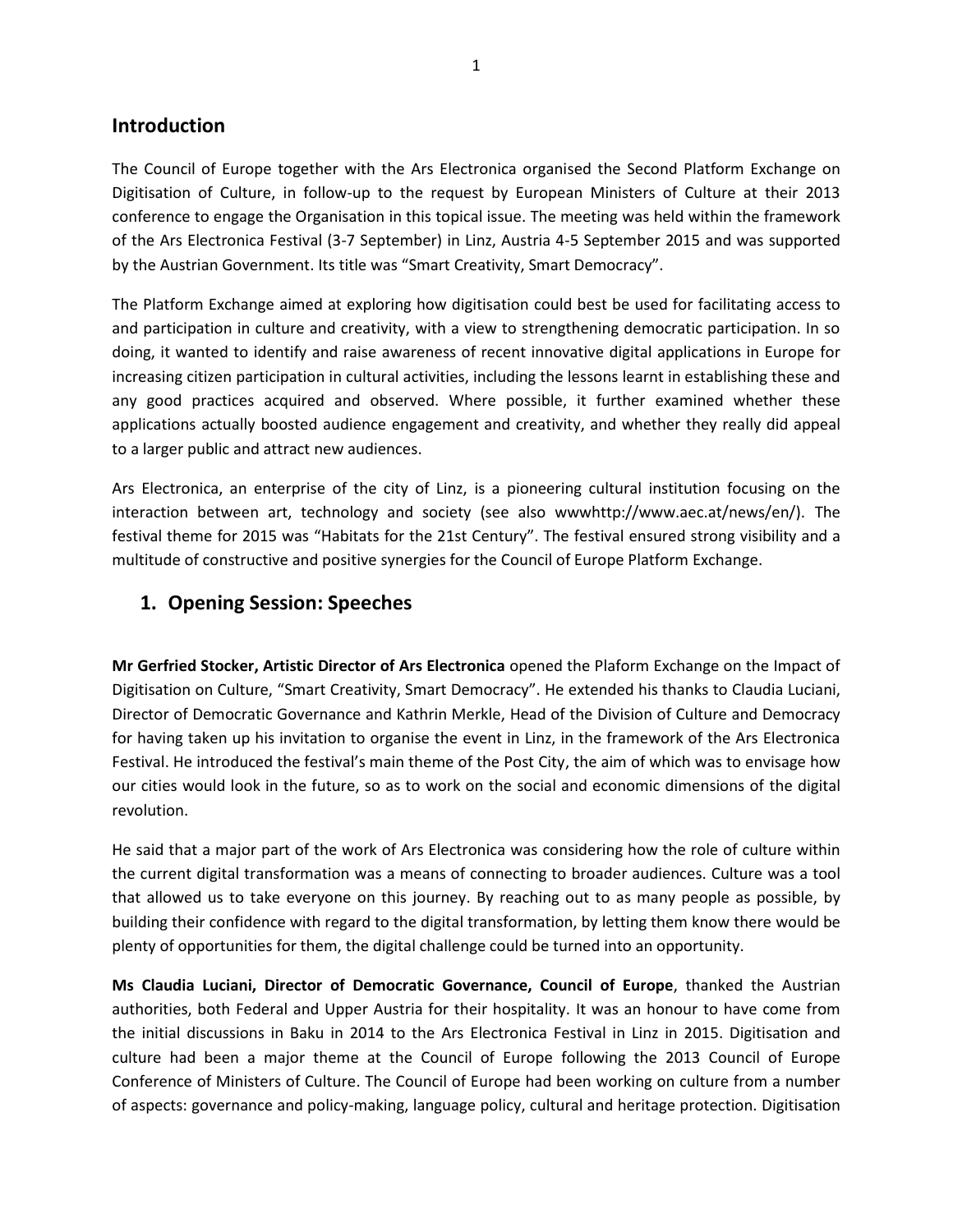and culture was a new area for the Council of Europe. The organisation was interested in understanding current trends and finding ideas and solutions for its member States and their citizens in relation to this area.

The Council of Europe's starting point in this area was human rights, democracy and the rule of law. With regard to culture it was therefore interested in participation and access by the largest number of citizens (democracy), enhancing the diversity of cultural expression (human rights), and promoting creativity as part of what was the cornerstone of human rights, namely freedom of expression.

Two years ago in Moscow (2013), European Ministers of Culture requested that a Platform Exchange be set up, and that guidelines be drawn up to guide them in their thinking and policy making in this field. The first Platform Exchange in Baku, Azerbaijan, 2014 resulted in the Draft Recommendation on the Internet of Citizens, which was to be adopted by the Committee of Ministers of the Council of Europe in autumn 2015. The Draft Recommendation focused on 3 chapters: modernising cultural institutions; facilitating digital creativity and media literacy.

The current platform was on the power of creativity, with the creators and artists providing the focal point for discussion. A series of questions would be asked, such as : was digitisation enhancing creativity, co-creativity or intercreativity? Was it really bringing new audiences? Could we see a link between participation, creativity and democracy? Was this new collaborative culture building trust and cohesion?

**Mr Kimmo Aulake, Vice-Chair of the Council of Europe's Steering Committee for Culture, Heritage and Landscape** spoke about the Council of Europe's draft Recommendation on the Internet of Citizens. The Recommendation was a guide for European governments to reinforce access to and participation in open culture so as to strengthen democracy and it established a link between these elements. This link, while self-evident to many participants at the Linz Platform, was not yet universally embraced. Lately, however, culture's role in fostering democracy had received increasing attention, and it would seem to be emerging as a mega-trend.

It was important to place the Internet of Citizens' Recommendation in the context of current theories on democracy. Current theories could be summarised as striving at a system of governance that enabled the development of everyone's full potential, which facilitated the "good life" by allowing and ensuring space for debate and processes for reconciling, or at least accommodating, differences. Democracy did not just represent one value among many, such as liberty, equality or justice, but was the value that could link and mediate between competing concerns.

This kind of democracy could not function unless some general conditions were met: value pluralism, strong civic education, public culture and institutions supporting the development of 'reflective' preferences, and the existence of deliberative bodies and practices. Furthermore, in order to ensure everyone's rights and freedoms, rights should not be exercised in a way that would constrain or limit the rights of others.

In order to meet these conditions, the principle of autonomy had received a lot of attention in political science lately. It built on the idea that people should be free and equal in the determination of the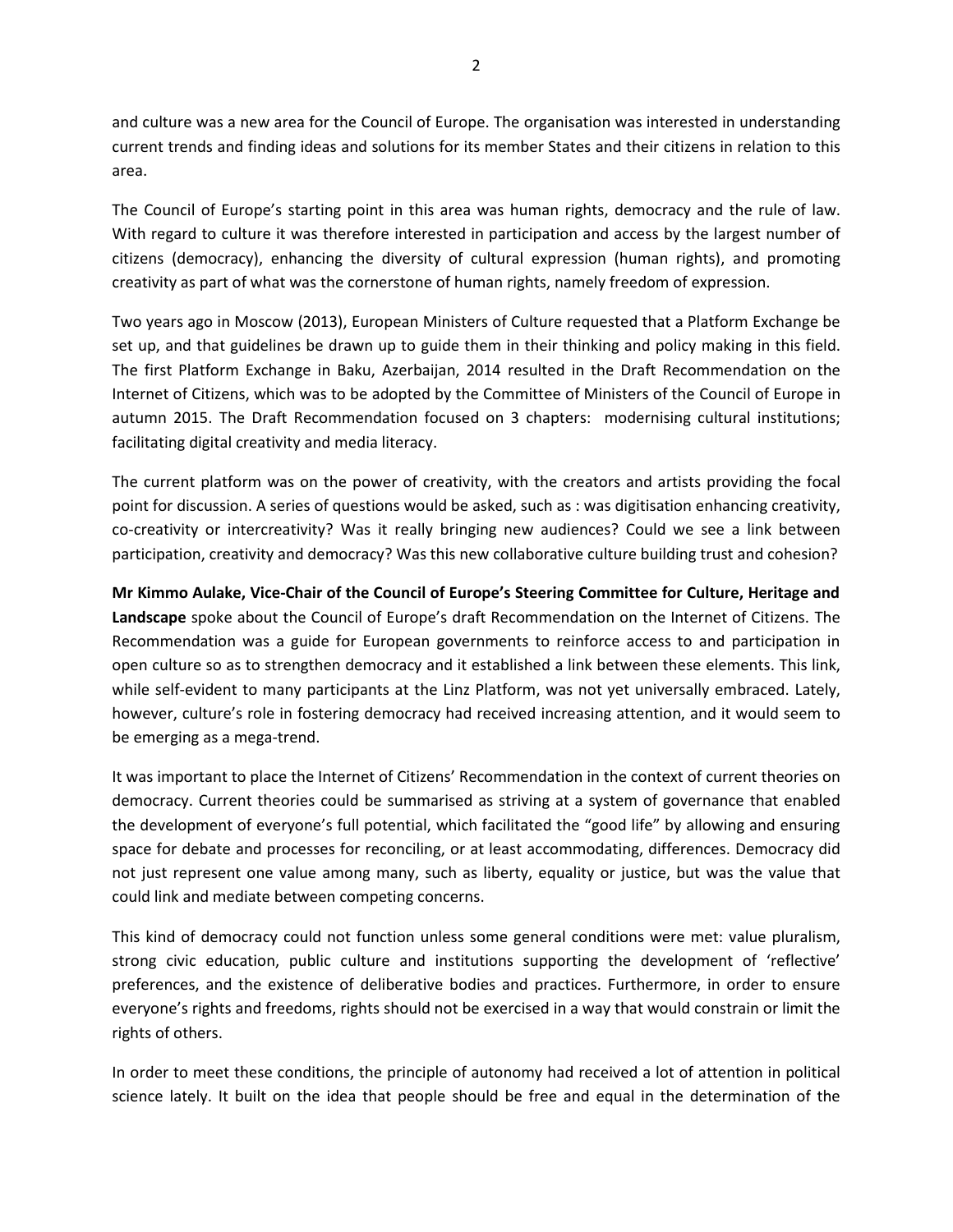conditions of their own lives, be they political, economic, social or cultural. This meant they should be able to participate in processes of debate and deliberation as free and equal agents. It was precisely in the context of current thinking on democracy and globalisation with its concomitant problems where the Internet of Citizens, and therefore our draft Recommendation, took its meaning.

In this framework, and having reiterated the link between culture and democracy, the Recommendation recalled that the internet, and especially the internet of citizens, should be seen as a space for cultural diversity and value pluralism and a crucial deliberative practice.

Mr Aulake concluded with the following points:

- 1) Our democracies were under pressure. Economic depression and austerity together with the number of asylum seekers and migrants had prompted many politicians and citizens to resort to more or less openly racist and xenophobic discourse and even hate-speech. From a democracy standpoint, this meant rejecting the fundamental principles of human dignity, equality and freedom, as well as the negation of others' rights to participate in the deliberation process.
- 2) Democracy was not a static concept. It had evolved and should continue to evolve to retain its appeal and legitimacy.
- 3) The internet was a game-changer in communication, both between 'things' and people. The Internet of Citizens offered an unprecedented possibility for people to deliberate as free and equal agents and should be developed as such to foster this indispensable element of democracy.
- 4) The Council of Europe Steering Committee on Culture, Heritage and Landscape had welcomed the draft recommendation and had had an intensive discussion on it at their last plenary in June. In the committee, the work on digital frontiers of democracy had allowed the Council of Europe to give a meaningful contribution to, and to widen the scope of general protection and promotion of, human rights, democracy and the rule of law.

**Mr Jaroslav Andel, Artistic Director-at-large, DOX Center for Contemporary Art, Prague** said that as the main driver of civilizational change, digitization was bringing about contradictory trends and imbalances, eg the concentration of power on the one hand, versus economic and political decentralization on the other hand; surveillance versus privacy, control versus openness. These contradictions related directly to the underpinning of democracy. In this context, we could speak about digital justice.

Arts and culture had a direct bearing on our capacity to face today's complex issues, such as the diminished public sphere, the growing speed and complex ramifications of technological change. They had brought multiple benefits to the well-being of democracy: art invited participation and so surpassed the division between observing and doing; art safeguarded a long-term view: not only did it provide a counterweight to the fast evolving world of technology, but also helped to make sense of it. Art inspired transdisciplinary collaborations as it transgressed boundaries of specialised disciplines more easily than other human activities.

Though artists were grappling with the speed of change like everybody else, they dealt with digitisation in a non-instrumental way, reflecting on its social, cultural, and aesthetic implications, and contributed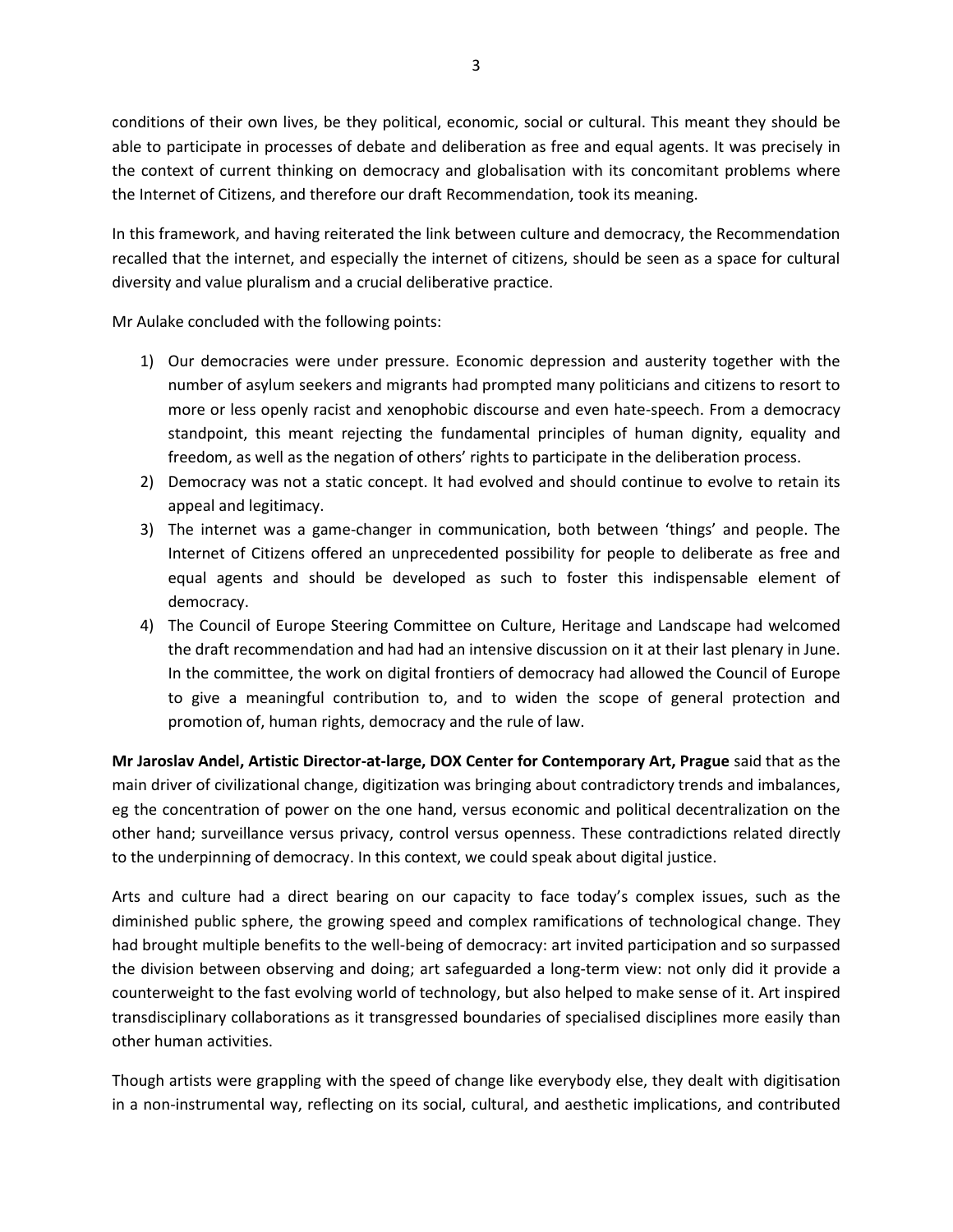thus to its acculturation. Artists and cultural institutions could act in multiple roles as catalysts, mediators, facilitators, and designers in developing feedback loops between bottom up and top down approaches, between citizen initiatives and government programmes.

By correlating the today's challenges with the benefits that the arts and culture provided, the following questions, issues, and suggestions emerged:

How to foster endeavours that contribute to restoring the standing of the public sphere? How to encourage sharing and cooperation over competition? How could this development be further promoted and protected by incentives and an appropriate legal framework? How could artists who explore and question the impact of new technologies be supported, and thus help balance technological innovation with its acculturation and critical reflection? How could grass-root activities that tackle both local and global issues be supported, reaching across different disciplines and institutions? How to encourage the creation of new alliances within and across different fields by sharing ideas and resources? How to harness the synergy between the arts and education at government and grass-roots levels in emphasising imagination, critical thinking and problem solving? How could we open and sustain new spaces in which innovation and creativity, art and culture were not a commodity—in which we related to them not as consumers, but as citizens and human beings? Could art help culture to innovate in ways that were not commodifications?

This was an important juncture for the Council of Europe to take a leadership role in reinvigorating civic participation when both the ethos of democracy and the unity of Europe were tested.

**Mr Dereck de Kerckhove, Professor, University of Toronto and former Director of the McLuhan Program in Culture and Technology** illustrated the importance of arts and culture for democracy using the photo of the small child, Aylan Kurdi, washed up on a Turkish beach. This photo, 3 days prior to the Platform Exchange, had had a huge impact worldwide on views on migration and had galvanised a great many European governments and people into action. He also shared insights on a project called Thinkwire, the purpose of which was to encourage communities to be involved with each other, to work together. Through Thinkwire, a person had 280 characters to make an argument to a moderated panel discussion group. The discussion was open to the general public, but only members of the panel participated in the discussion. Any problem could be discussed over a period of time in very specific terms, with no digression. In one such discussion, participants focused on migration. An artist, Ingo Gunthers, who presented his work at the Ars Electronica festival 10 years ago, created the idea of a "refugee republic", where refugees would be given passports. While the artist had created the idea, he was not the one to implement it, such as the administrator, who had to organise passports for refugees of the Republic. Gunthers' concept was subsequently applied to the development of an Iraqi refugee village, which had 58 000 people. The effect was that they eventually began to build more solid, permanent structures, and established a community.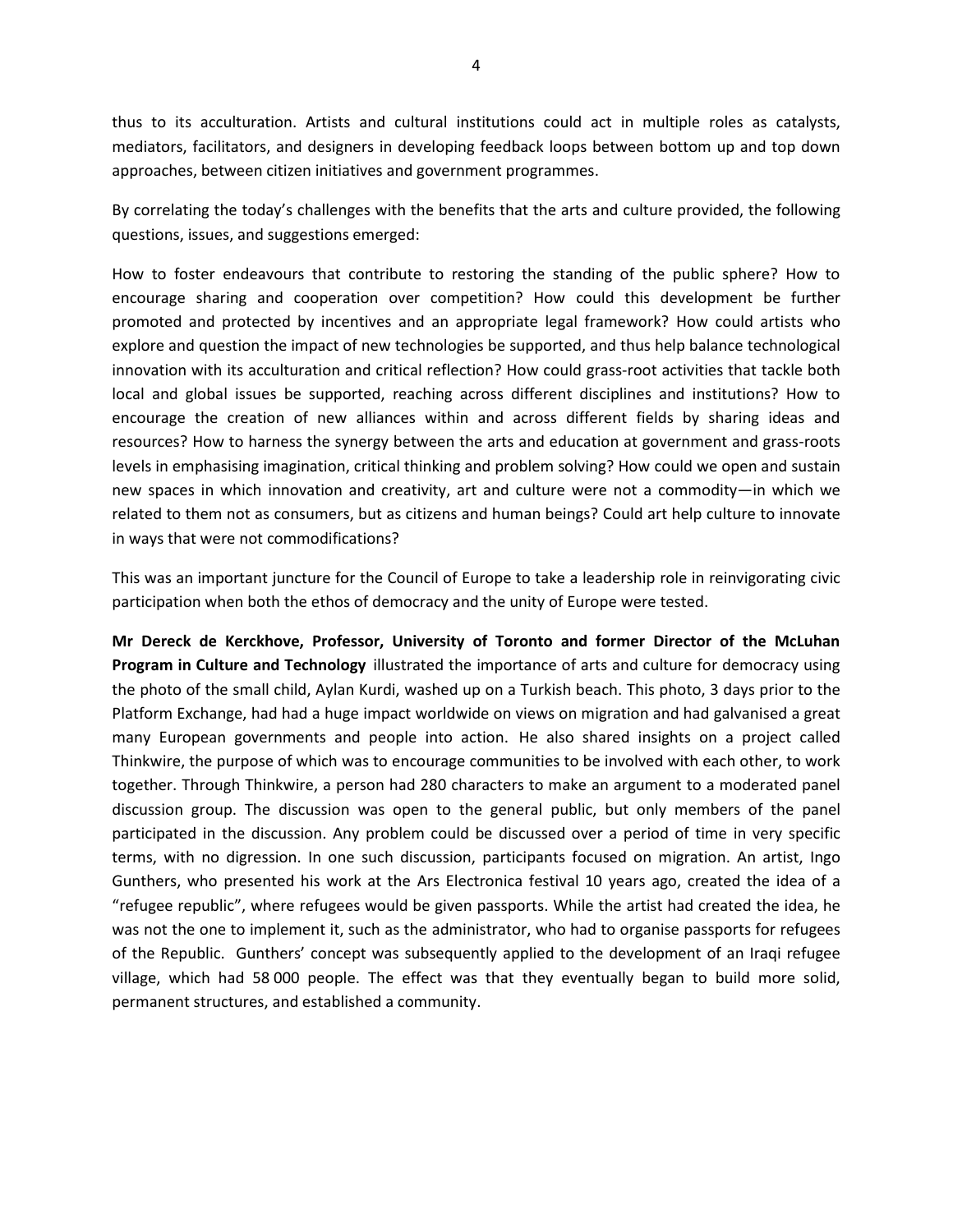## **2. Session 1: Statements and Questions Round with Artistic and Digital Cultural Innovators**

**Jeremiah Diephuis, Digital Media Department, University of Applied Sciences Upper Austria** spoke about digital games in a co-located gaming environment. The aim was to have people in the same physical space so they could observe each other and play together, whether they were playing cooperatively or competitively. Games were an interesting tool for learning and a tool for participatory processes and could be used for a diverse range of reasons, such as for motivating people to do sport or to take a look at their ecological footprints, etc.

Games provided a working model. Players could focus on one particular process, for example. They could play as often as they wanted without wasting resources. Games had rules; attempting to circumvent those rules was what made playing games fun. They also provided feedback loops for learning as people tried out different moves. Games also had consequences, but none that actually affected people's lives. In this way, they provided a sense of safety, because nothing could go wrong and the game could be reset. People learned that for every action in the game, there was a reaction.

They were currently working on a project called Urban Complexity which combined a co-located set-up with the topic of urban planning, and got people involved in the participatory processes.

Funding in gaming was a problem. The budget for producing commercially successful games could be anything between 400-500 million euros. For more heavy weight public game projects, the budget was approximately 10 000 euros. Games should not just be for children and should be targeted at as many age groups as possible.

Games were an exploratory tool, which enabled people to look at an issue and appreciate its complicated aspects. But then an additional activity was required for transfer to take place, eg a discussion. There were a lot of great games that enabled people to see a situation from another's point of view. In a game, people made their own decisions, those decisions had consequences and they built people's opinions as a result.

**Dominique Roland, Director of the Centre des arts (Cda) of Enghien-les-Bains and Artistic Director of**  the International Digital Arts Biennial "Bains Numériques", France spoke of three projects they were working on.

The first was a project being run by a multi-disciplinary team for autistic children. One of the activities set up was a musical workshop for the children. The activities focused firstly on the absence of body awareness, which to differing degrees was a major element for autistic children. They chose sound, music, rhythm and hand gestures and body movements, and by using an alphabet and a sort of grammar, they produced a series of musical sounds. The people involved in this work were researchers in science, in technology and artists.

The second project was designed for people over the age of 70, to give them free access to the internet. It targeted people who had never used the internet before, but who today were able to work as a group: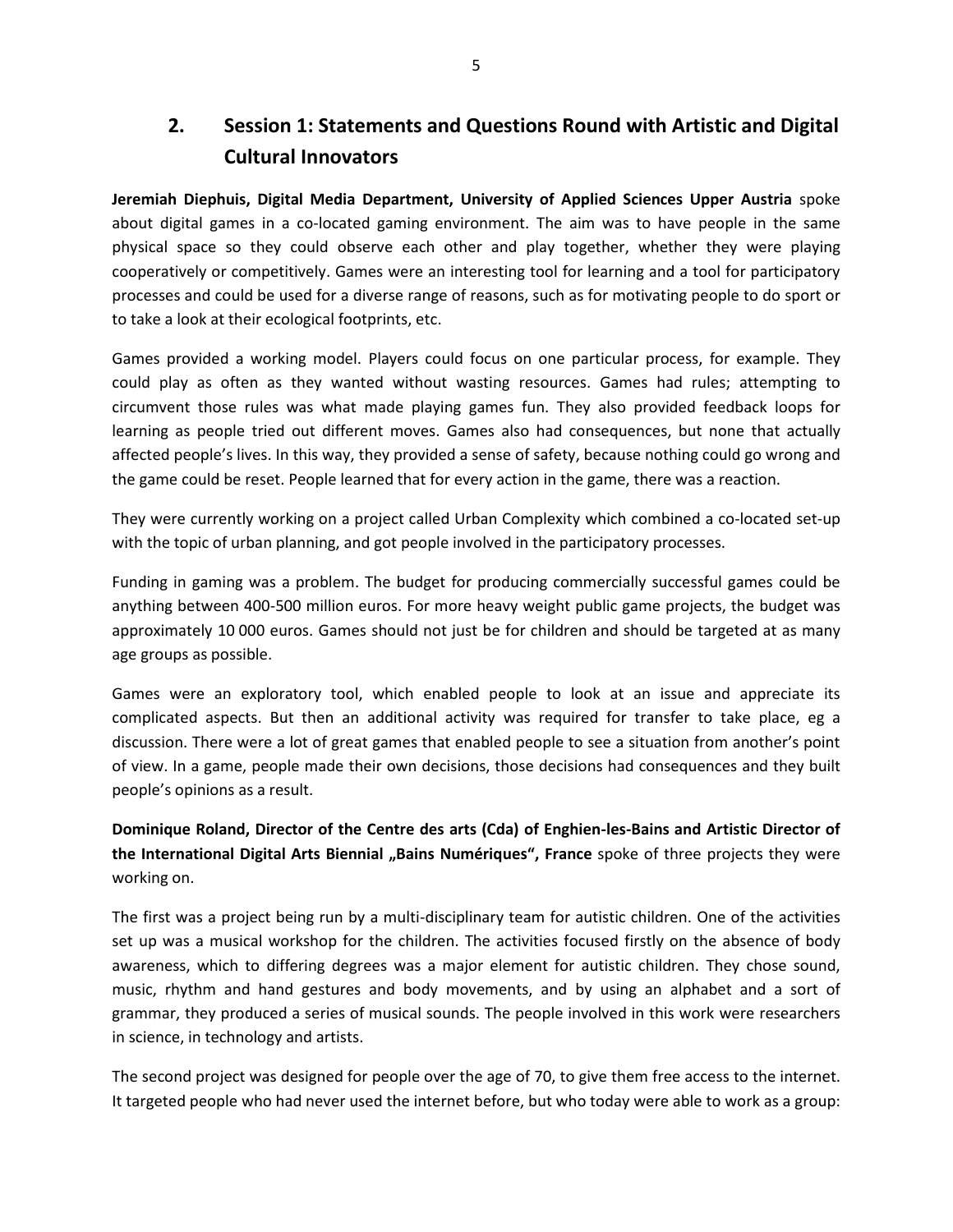they could now write a blog, and they worked on certain themes. An artist acted as mediator between the creation of the blog and the participants. The group carried out research projects: for example one such project was carried out on "Egypt and the artist". The project was not academic. The approach was an immediate approach, participants learnt by doing, rather than by learning concepts in a conventional way.

The third project was for students who did not speak French and were in a transition phase, or students in a lycée, who were unable to do maths. It used programmer-designers who worked with space. That meant working with algorithms, as well as with language and texts. A game was at the centre of this practice, where students were led into writing a text, but also worked on maths on the basis of algorithms.

**Mr Jérôme Villeneuve, Research engineer at Association pour la Création et la Recherche sur les Outils d'Expression (ACROE - Grenoble, France), coordinator of the European Art-Science-Technology Network (EASTN)** gave a presentation on the approach taken by ACROE and EASTN. ACROE had 40 years' experience in the field and was financed by the French Ministry of Culture and Communication. EASTN was financed by the European Union under the Culture programme.

Their approach consisted of 3 steps, but firstly, it was necessary to note that the field of Art-Science-Technology, as they understood it, was seen as a discipline in itself, rather than a collection of its separate constituent parts:

1. Five internal workshops to build a common culture, by understanding and integrating the competences, the actions and the needs of each of the partners from the three separate fields of Art, Science and Technology, fields that were sometimes vastly different from each other.

2. Forty residential artists who moved between the different partners so as to produce 40 original and very different artworks, which dealt with "tangibility". The network considered tangibility as the fundamental problem of the digitisation of creative digital tools.

3. Presentation of these artworks, tools, concepts, the partners and the EASTN artists at 8 festivals organised or co-organised by the network.

Digitisation was not just about exchanges and the internet was not its only, or even its main, tool. While the effects of digitization in this limited sense were considerable and undeniable, digitisation actually implied far more, and ACROE and EASTN believed that creative digital tools were more important, whether they were on- or offline, tangible or intangible. This raised many questions, particularly in terms of the new forms emerging from the development of these tools, their usage, how they were taught, or the changing process of creation, the modes of production and distribution and education of the public.

ACROE and EASTN believed that the concept of the Creative Digital Citizen necessarily involved the following 4 elements: research, creation, education and distribution. There was no digital creation without research into tools; research "for" creativity could not be envisaged without research "by"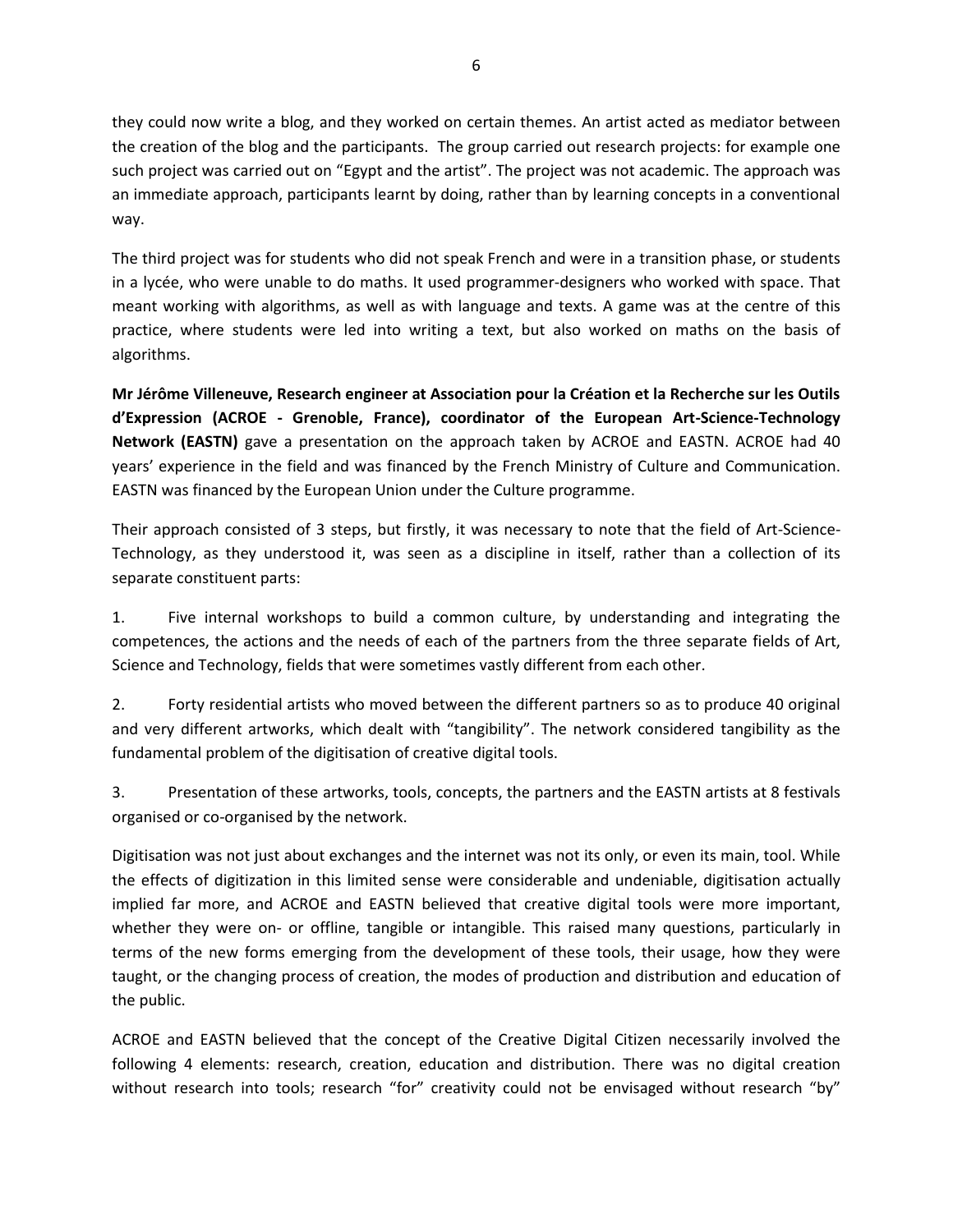creativity. It was also crucial from the very beginning to think about how and where the artwork would be distributed, and how it would be exhibited to the public. Exhibitions could no longer depend solely on the artwork itself, but must also focus on how it was created.

The traditional linear model of Research/Engineering -> Pedagogy/Assistance (notably one-to-one towards individual artists) -> Creation -> Dissemination (often one-shot) was no longer viable, and gave rise to the following questions: how should the constituent parts of the model be developed? What was left in terms of knowledge, know-how and the tools? Which science or culture was necessary? What was the citizen's role? Should s/he be confined to the end of the process as the mere consumer of exhibitions and other performance artwork or throw-away tools of technology?

ACROE and EASTN were against the traditional approach and were piloting a new European approach: one that was systematic and integrated in a non-hierarchical way the research-creation-education and distribution elements. EASTN wanted to be an organic network, involving institutions which, despite their lack of expertise in all four of these main elements, were active and looking for synergies. The aim was to acculturate the public to the Art-Science-Technology discipline so that they could "do culture". They wanted to develop an education that was creative so as to reinforce citizens and equip them with all they needed to take full advantage of the creativity available to them through digital tools.

**Ms Kata Krasznahkorkai, Curator at the Collegium Hungaricum Berlin and Researcher at the University of Zurich** spoke of a project where performance artists were asked what dreams and utopias were linked to Europe's creative city – Berlin and how they would address this issue from different aspects of performance art. One of the most striking pieces was made by a Bulgarian artist in May 2015 and was called "Immigration in a box". He managed to travel to Berlin from Vagna with only €100. He wanted to change cultural environment, to be somewhere where he could express himself. After a difficult journey, he locked himself in a wooden box and stayed there. The only sign of life was his breath and a camera which showed him in the box. On the box was a sticker "Handle with Care. Contains an immigrant". The only way he could keep contact with other cultural actors was via digital media. His presence was almost secured with those communication tools. For the Collegium Hungaricum - which had a one year interim period without a director - this type of art managed to generate a new, very dynamic, young audience, and more than doubled the number of visitors. But they only had very limited financial means for managing the project.

The project began before the refugee crisis in Europe. However it addressed the inner-European integration of the artist, so they had to think about it in a broader context. Democracy was based on presence, the freedom of public and private spheres. It was based on participation and interaction. Culture was indeed the basis of democracy, but democracy was not the basis of culture.

The Hungarian association "Migration aid" was a volunteer civil initiative helping refugees arriving in Hungary. They were at the core of what was called performing democracy. Solidarity and effectiveness, sharing and participation were key features, all was performed and organised via Facebook. The third most important thing for these migrants after clothes and water was a smart phone. Not only for saving their lives, but also because these were the last archives of lives that had been left behind and the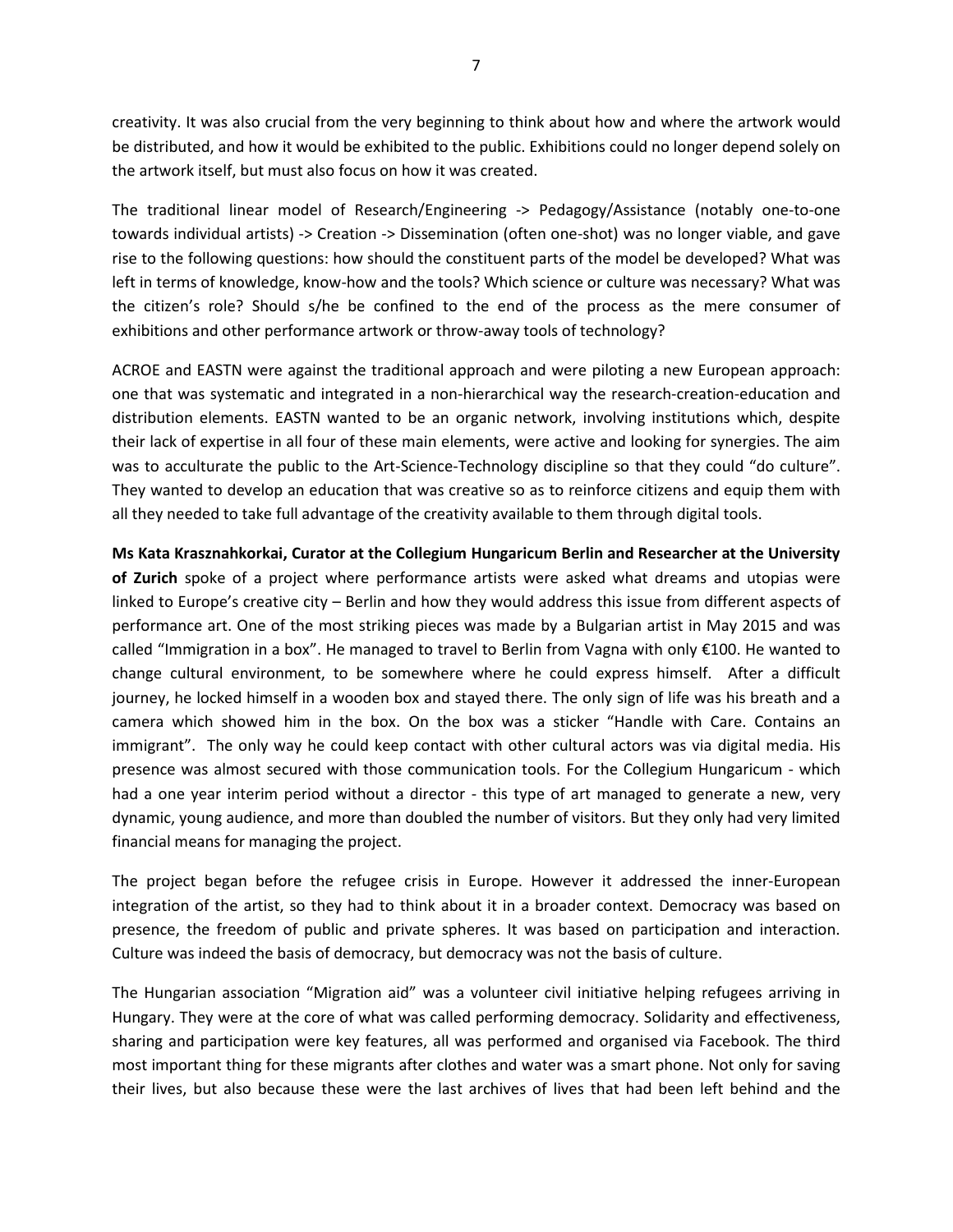archives of cultural roots as well. In the current situation, it was necessary to reflect on cultures' relevance for European society, which was facing one of the biggest challenges since the end of the cold war. In this, the responsibility of intellectuals was enormous. Jaroslav Andel had said that the role of art was to connect ideas to feelings and emotions. In the era of digitisation, communication was based increasingly on presence and emotional attitudes, by using communication Apps stating that one was there; that one was alive. But where were the intellectuals? Who heard their voices? The internet of the citizens desperately needed their voices and presence. The instrumentalisation of culture as described by [Mr Andel](http://www.coe.int/t/dg4/cultureheritage/culture/digitisation/Background_Andel_EN.pdf) made its intellectuals speechless.

The goal of the Council of Europe to recognise new cultural and creative domains was crucial for the future of Europe. Arts which were explicitly based on presence, access and participation and direct interaction like performance art was one aspect of the cultural domain which had to be supported more intensely. It was an underprivileged area of culture since its economic impacts were rather moderate. The European idea would be devastated if culture did not act beyond economic reason. And if this European idea was lost, or misused as a fig leaf for political agendas, Europe would not to be able to face migrants' crises in future. Because the new citizens of Europe had witnessed that smart phones saved their lives on their way to democratic ideas. But what were they going to experience once they arrived there?

**Mr Luka Frelih, Association Ljudmila, laboratorium for science and art, Slovenia** spoke of "Culture.si" which was a digital encyclopedia of Slovenian culture, run by artists for more than 20 years. It was an open access digital media laboratory, producing new media art and education. It used Wikipedia technology. It contained information on Slovenian culture, contacts, information on events, image archives with meta-data. This information was available to anyone interested in Slovenian culture.

Culture.Si had a wide public. It brought existing resources together in the Slovenian language on Slovenian culture, as well as sent information to many databases, from libraries, archives, museums, etc. It enabled people to research information that they might not otherwise find. It was a shared information space that gave a voice to all, including the marginalised media. It also enabled new ways of discussing and contextualising what others were doing.

This was a good example of a cooperation between the Ministry and an artist-run NGO. The Culture.Si approach was not glossy, but was in-depth and practice driven, covering fringe and mainstream content. It also boosted good media coverage of Slovenian culture. Creative commons (CC) licensing had been very beneficial: people could use information free-of-charge and it boosted media coverage of Slovenian artists abroad.

One of the problems for the site was how search engines work. Some work had gone into this, such as open search to standardise how search engines work, how they present their results, but this worked more in theory than in practice, so the team had to write scrapers for each database.

Another problem was that privatisation of resources led to limited public access. Content could be lost to walled gardens. Living culture was seen as underrepresented in applications such as Europeana which stored national archives.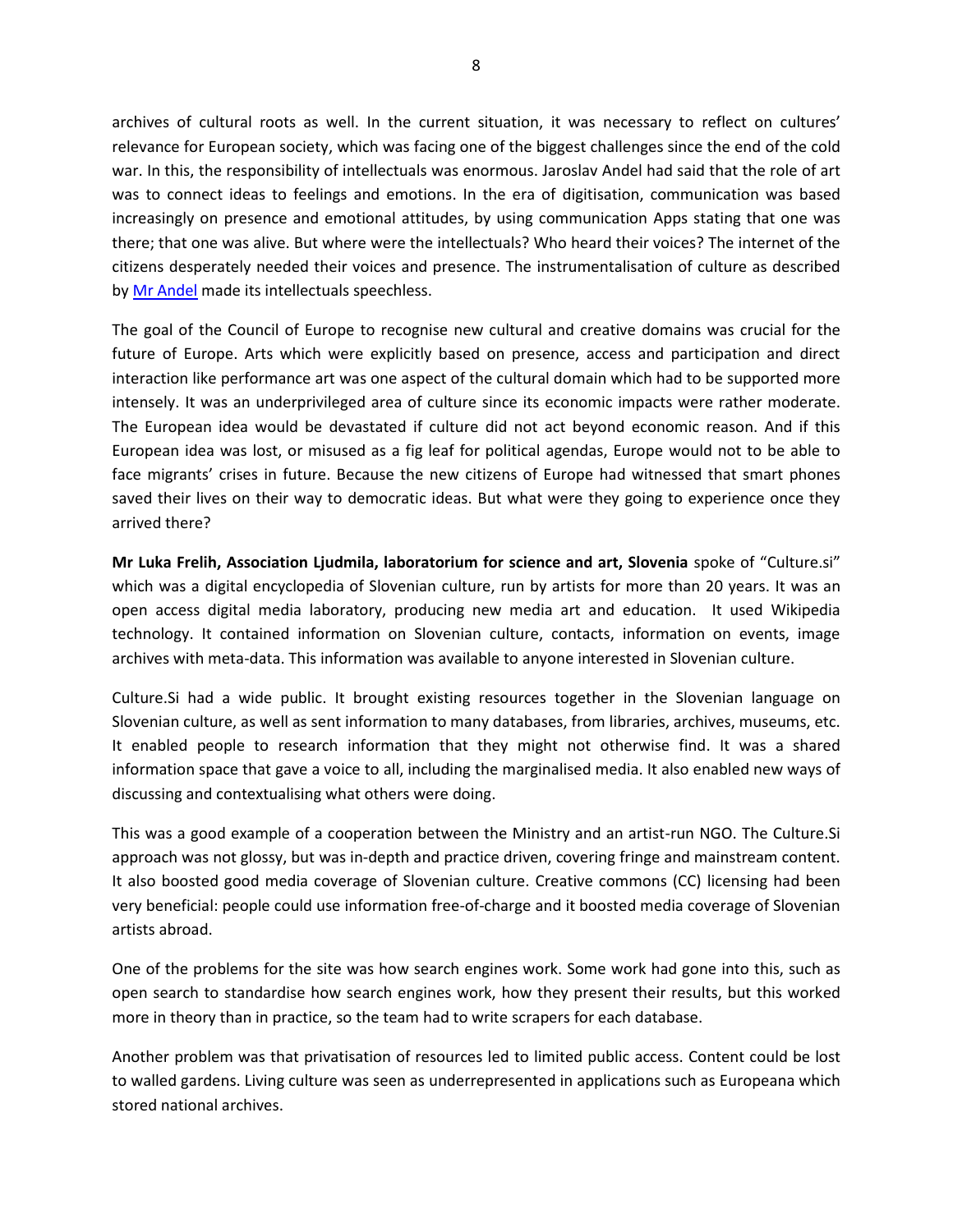**Ms Lucia GARCIA, Managing Director of LABoral, Spain** reported on her association that was set up in 2007 and explored the confluence between science, technology, art and society. LABoral had 4 areas of action: research, production, education and dissemination. They were interested in new forms of creation that had emerged, and she highlighted the creative and critical use of technology.

LABoral offered a cross-cutting programme aimed at all audiences. It was a place for acquiring knowledge. It was an initiative of the Government of the Principality of Asturias for strengthening technological culture and for finding new alternative models for creation. In the golden mile of knowledge and innovation, in the former Universidad Laboral, more than 5000 people studied, worked and created, integrated by private companies and institutions. Laboral provided access to the best contemporary creation - works by local, national and international artists. Co-productions were organised with highly prestigious international institutions. There was education and cultural mediation.

Laboral was a classroom for knowledge, for creators, the education community and the general public. Laboral shared knowledge through activities and developing educational tools. They had a laboratory for creating new learning spaces and organised production internships for creating educational tools. They had resources and infrastructures for creators, work groups and educators.

Fablab Asturias had digital manufacturing machines for creating real and virtual prototypes. They had a strategic agreement with the Massachusetts Institute of Technology (MIT). The Fablab was part of a global network. They also had audiovisual labs, with production and research internships. These were aimed at national and international creators, developers, musicians and production firms.

The European Digital Art and Science Network (EDASN) was aimed at fostering collaboration between artists and scientists. The European Network for Contemporary Audiovisual Creation (ENCAC) focused on visual arts, sound creation and digital culture. They used multiple communication channels: web, ITunes, Facebook, Instagram, YouTube and had had a great impact on Asturian, national and foreign mass media, such as CNN and Forbes.

**Ms Irene Agravina, XXLab, collective in art, science and free technology, Indonesia** spoke on behalf of a group of women from Indonesia, who all came from very different academic and professional backgrounds (anthropology, the arts, engineering and health). They were among the winners of this year's Ars Electronica prize for their project turning soya waste into a material they called "bio leather". They had set the project up following their participation in a workshop initiated by Austrian artists. The workshop enabled them to learn about electronics and technology, using open sourced software.

They were amateurs in science and knew nothing about microbio fuels before embarking on their project. The project began in their kitchens, but was not their invention. They knew that it would be difficult to find the required knowledge in Indonesia. This project enabled them to use the waste water from making Tofu which had been having devastating effects on their country's water and was generally problematic for Indonesia. Following the initial success of the project, they then asked a group of Indonesian women to make the liquid. This empowered these women financially and in terms of knowledge. The women previously had had low incomes and worked as homemakers.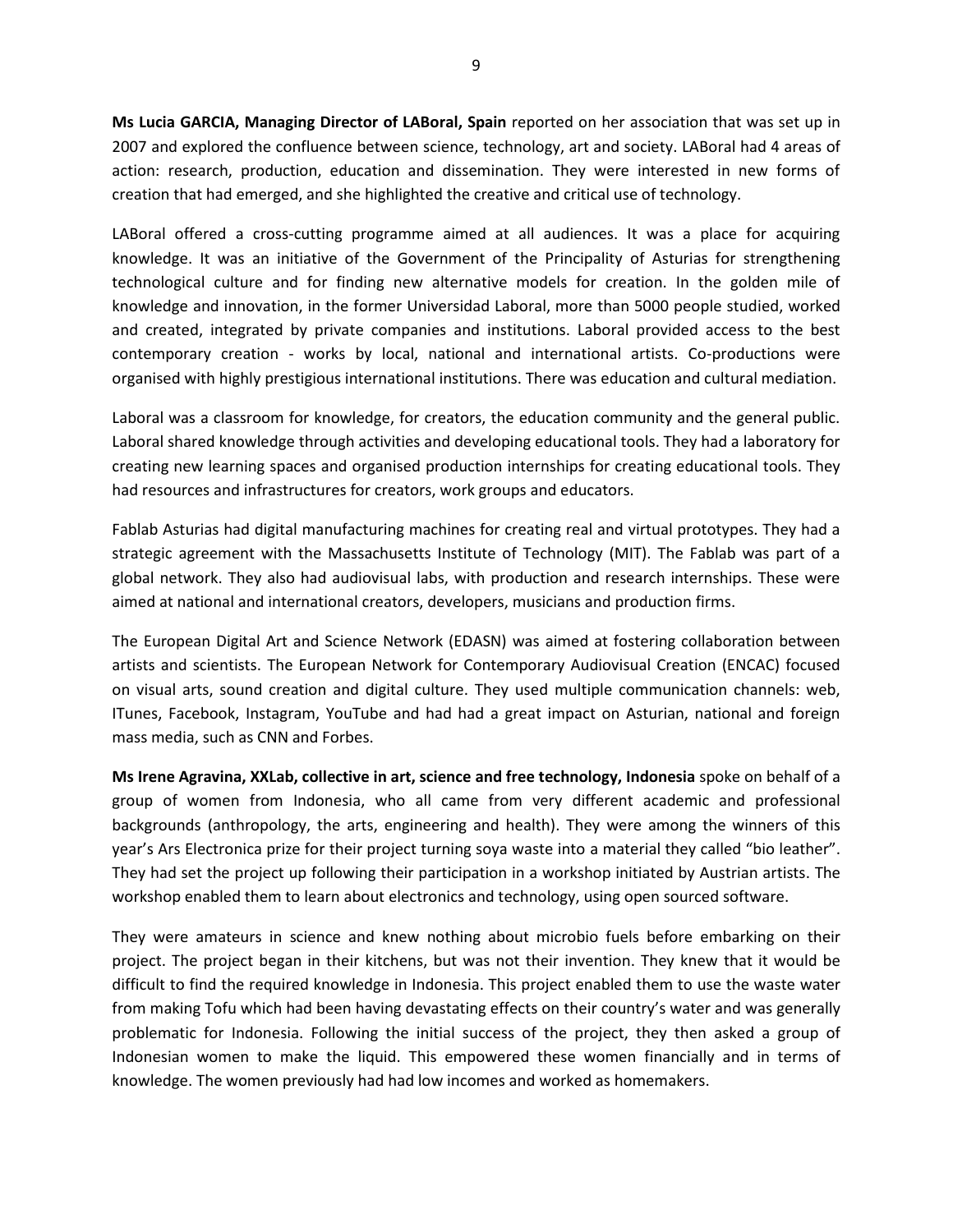The project had thus enabled them to increase the liquid's value as a means of production. XXLab were still developing the idea, and there was much left to do, such as collaborating with producers, and other creative people, to push the material to its limits. Their ultimate aim was to share their knowledge on the internet and through workshops.

**Ms Alex Verhaest, Media Artist, Netherlands**, also among the prize winners at the Ars Electronica festival 2015, worked with interactive films. Her award-winning film was activated by an actor dialling a phone no. The interaction remained binary, i.e., there was no feedback loop, so users could not affect the storyline.

Her creative work in this area had inspired her with regard to citizen participation. She related her own real life example of a train journey in Europe where clients were asked to give feedback on whether they were happy with the WC service provided, using a QR code to scan "yes" or "no" via smart phones and tablets.

Feedback loops for democracy were important: if we could notify a body of people about the state of public conveniences on trains, then by the same token voters could be informed personally of their part in the decision-making processes, or could be kept informed of the changes on the specific policies they were interested in. Closing the feedback loop would improve civic engagement as citizens would feel more empowered and ready to participate in politics. The current state-of-the-art technology enabled this in Europe. It was already being done on a small scale by NGOs, humanitarian organisations, etc. Consideration should be given to using such feedback loops on a larger scale. QR codes could be scanned, people could subscribe to newsletters on specific subjects of interest to them, social media would become a conceptual medium, rather than the personal social media it was today. She cited the example of a successful app already in use in this way at the local level– "Fix my street app".

She advocated free internet access for all European citizens to boost the economy. However, more needed to be done to combat hate speech on the internet through education. Furthermore, search engines without commercial algorithms should be available. At present, this part of the internet was being governed by private companies. It should be public, and governments should be more present in this sphere.

**Mr Patrick Bartos, Creative Region Linz and upper Austria** spoke on behalf of the Creative Region in Upper Austria, responsible for developing the creative industries in Austria. He spoke about copyright and how for large companies this was a main source of income. New ways were being sought on how to organise co-creation processes productively. They supported open source principles for the development of processes and products in the field of design. He talked about the democratisation of design processes.

The Open Design Symposium 2012, organised by the Creative Region Linz, was designed to be an academic event but also hands on as an outreach project to get people involved. It aimed to encourage easy access to open design, common design, and common licences. Designers were paid for their designs, which became openly available for reproduction. An open furniture project was organised for 6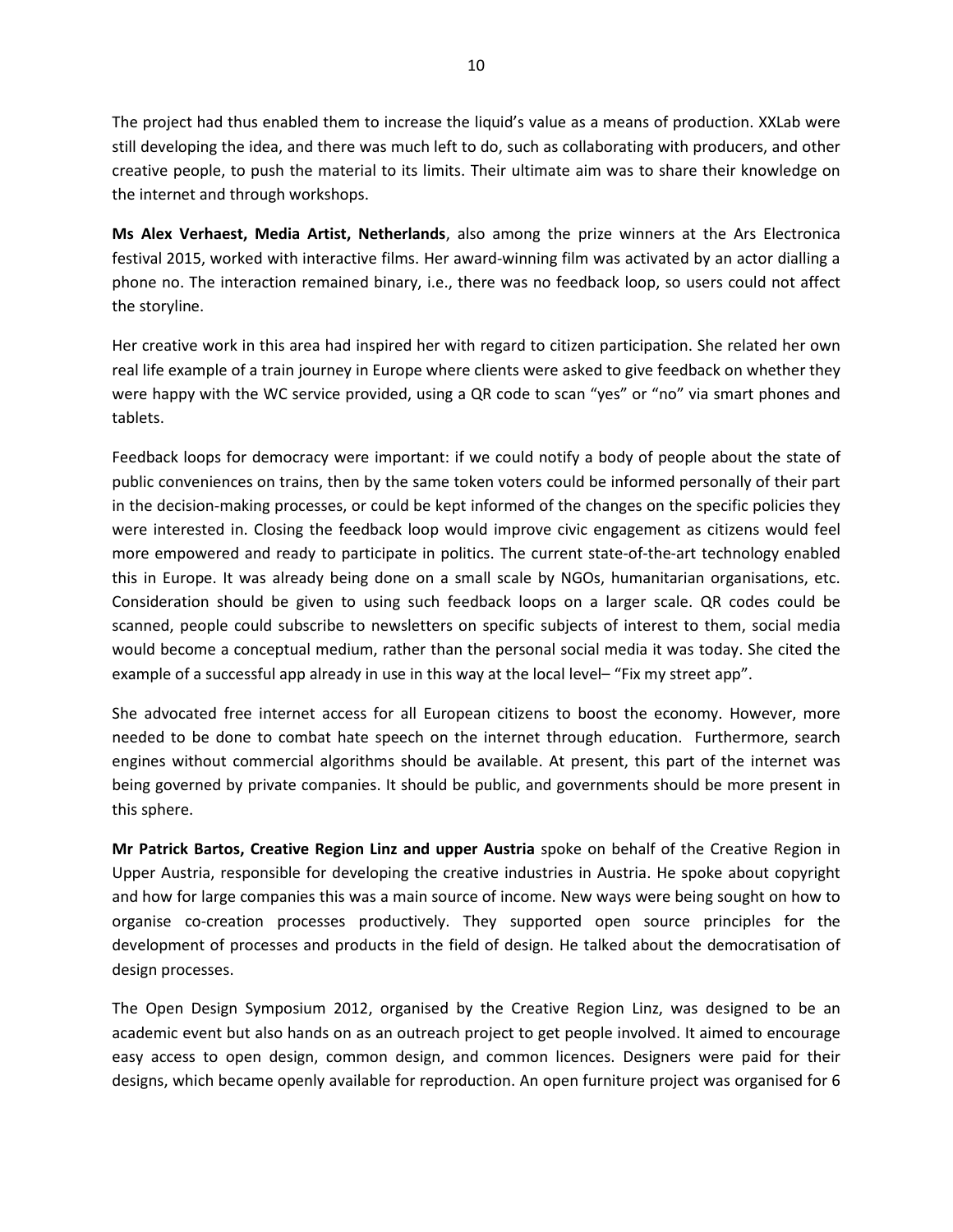young designers to design stools and chairs. These plans were made available for all on the internet. In 2012/2013 this was the major furniture event for Upper Austria.

The next hands-on workshop was the copycat bag in 2013. This project required participants to bring their bag, to analyse their bag, to identify the features they felt were wrong with it, and to design the perfect bag. One woman actually made a business out of it. But anyone had access to the design. In 2014 an outreach project was set up to get people interested in design who had previously never thought about it. This year Creative Region Linz introduced tool boxes, where the creators could borrow tools for a reasonable amount of money. They could also have access to a 3D printing lab. These initiatives were being carried out in order to make creative processes more available and democratic.

**Mr Hideaki Ogawa, Key researcher of Ars Electronica Future lab, Austria** talked about the Future Innovators Summit (FIS) developed in 2014. FIS is a creative system for prototying for the future. It set up 6 groups composed of artists, scientists and engineers.

Their aim was to

- 1. unlock the creative energy;
- 2. facilitate the creative process;
- 3. extract creative questions.

They were interested in capturing the idea of "other" thinking: to identify and ask the proper questions. Often in industry companies failed to ask the right questions. FIS focused on these creative questions.

The innovators devised creative questions such as "how can we encourage boldness in citizens for them to take responsibility"?

They were trying to involve industry in this process. Industry was shaping the world and making it difficult for people to act individually. It was thought the type of forum offered by FIS could be a catalyst for these kind of discussions. Fundamental questions had to be asked from different people's different standpoints. They should be effective and address real and challenging situations. Mr Ogawa said that by working together with industry, FIS could make a better society.

**Mr Pierre-Yves Desaive, Head of Digital Media and Contemporary Art, Royal Museum of Fine Arts of Belgium (per Skype)** said that online collections were becoming the norm, as more and more cultural institutions put their collections online. Today people were building up archives of their lives, using tools such as Instagram, but when it came to cultural heritage, the aim was to replicate the work of art. Instagram and cultural heritage replication were the two faces of digital culture that had to be taken into account by cultural institutions. This meant that art museums must create dynamic visits to their institutions, allowing visitors to share their experience, by sending pictures etc through social networks. The difficulty was that many museums, for practical, legal and copyright reasons, did not allow viewers to take pictures of exhibits. This issue needed to be addressed. Cultural institutions also needed to ensure good wifi connections, which were not always easy to obtain in old  $19<sup>th</sup>$  century buildings. There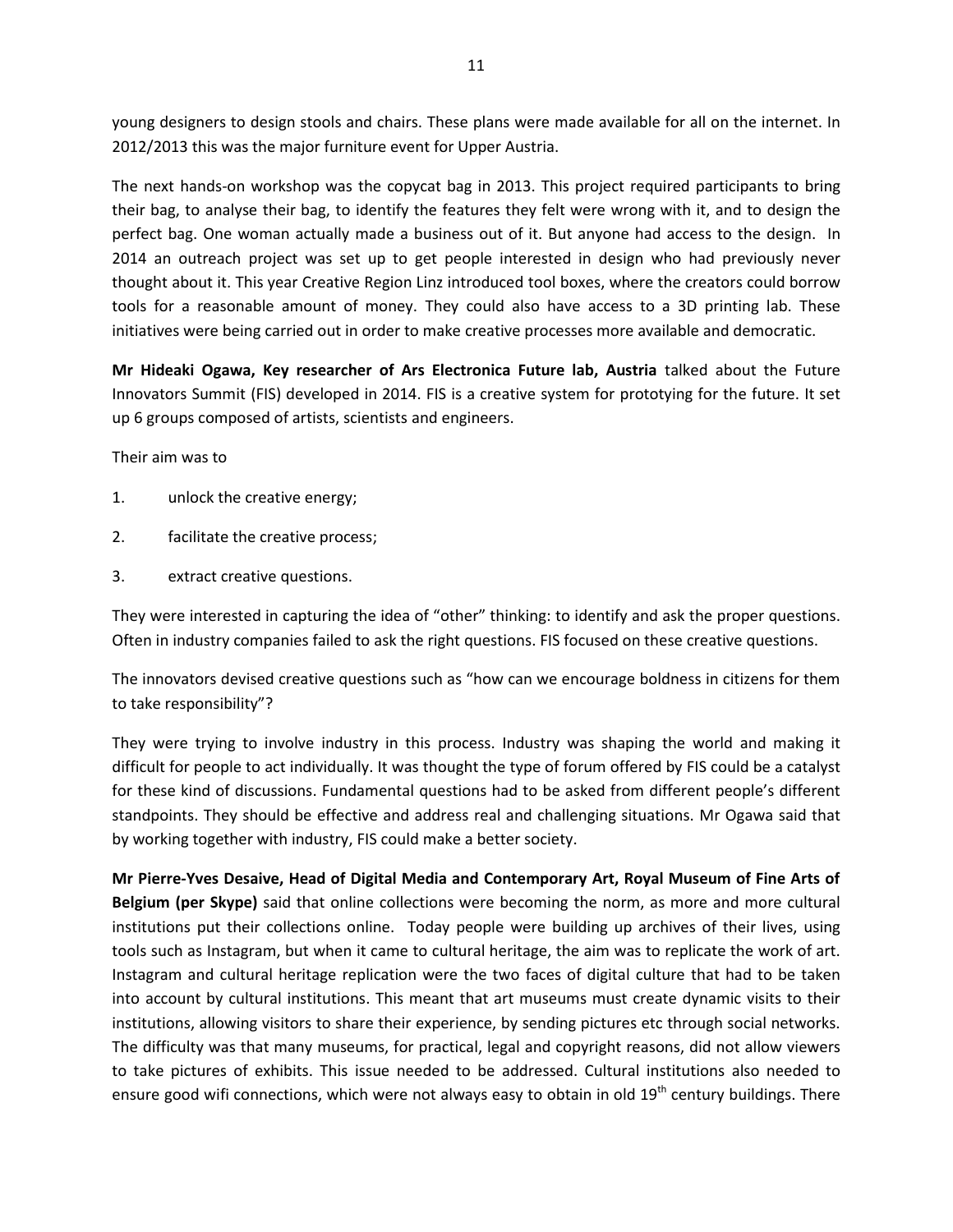also had to be a long-term scientific strategy for digitising collections, to give extra metadata extra content that had been validated by scientific staff. This could also entail legal problems, such as encountered by Europeana and the Google Art project, where images currently have copyright issues – these also needed to be addressed.

Digitising meant giving the audience things they would not normally see when they were in the traditional museum, such as was the case *of The Fall of the Rebel Angels* in the Royal Museum of Fine Arts of Belgium, which enabled people to zoom in on the different parts of the painting online. Some museums feared this approach might deter audiences from coming to the museum. One way of avoiding this was to offer this experience within the museum, giving the painting an added value.

In digitising works of art it was important to give the audience access to what was really invisible. In collaboration with a company in Paris, the Royal Museum of Fine Arts had set up a show around 2 paintings, using lots of multimedia information, videos, touch screens, so that people could really discover how the painting had been created and what was under the paint. Mr Desaive wanted this to be available as an added value in museums and galleries as the audience walk around the rooms.

Today, digitised collections were the first access point to the physical collections; they were collections in their own right; they thus required a new type of curator, one that could work in the digitised world. In the Royal Museum of Fine Arts Belgium they had created a digital museum department which served as an interface between physical collection and digital work.

It was important that contemporary art museums began to acquire digital art, because there was a still a big gap between digital art centres focusing on digital art and traditional art institutions based on 19<sup>th</sup> century models.

Digital artworks shared problems with traditional ones, eg a 15 year-old digitised artwork had to be restored because the new software was unable to operate the older software, owing to different formats. High resolution pictures of artwork made 20 years ago were too old to be used today.

Art museums should embrace digital culture as a whole, and not see digitisation merely as a means for making digital copies. They were indeed physical artefacts. Museums would have to reinvent themselves and reinforce their role as digital keepers of artwork.

## **3: Roundtables: What did We Learn? Tools and Dead Ends**

The participants to the Platform Exchange divided themselves into 2 groups to discuss innovative digital cultural and creative ideas and examples that would contribute to societal transformation processes towards "Smart Creativity - Smart Democracy"; to examine to what extent innovative digital practices boosted creativity, audience engagement and participation; to examine how different actors ran and financed such new ventures and their typical cost; to assess how such innovative practices could be transferred into the context of participants' institutional or independent work; to suggest what steps and priority actions could be taken to enhance accessibility, creativity, vitality and diversity of democratic digital culture.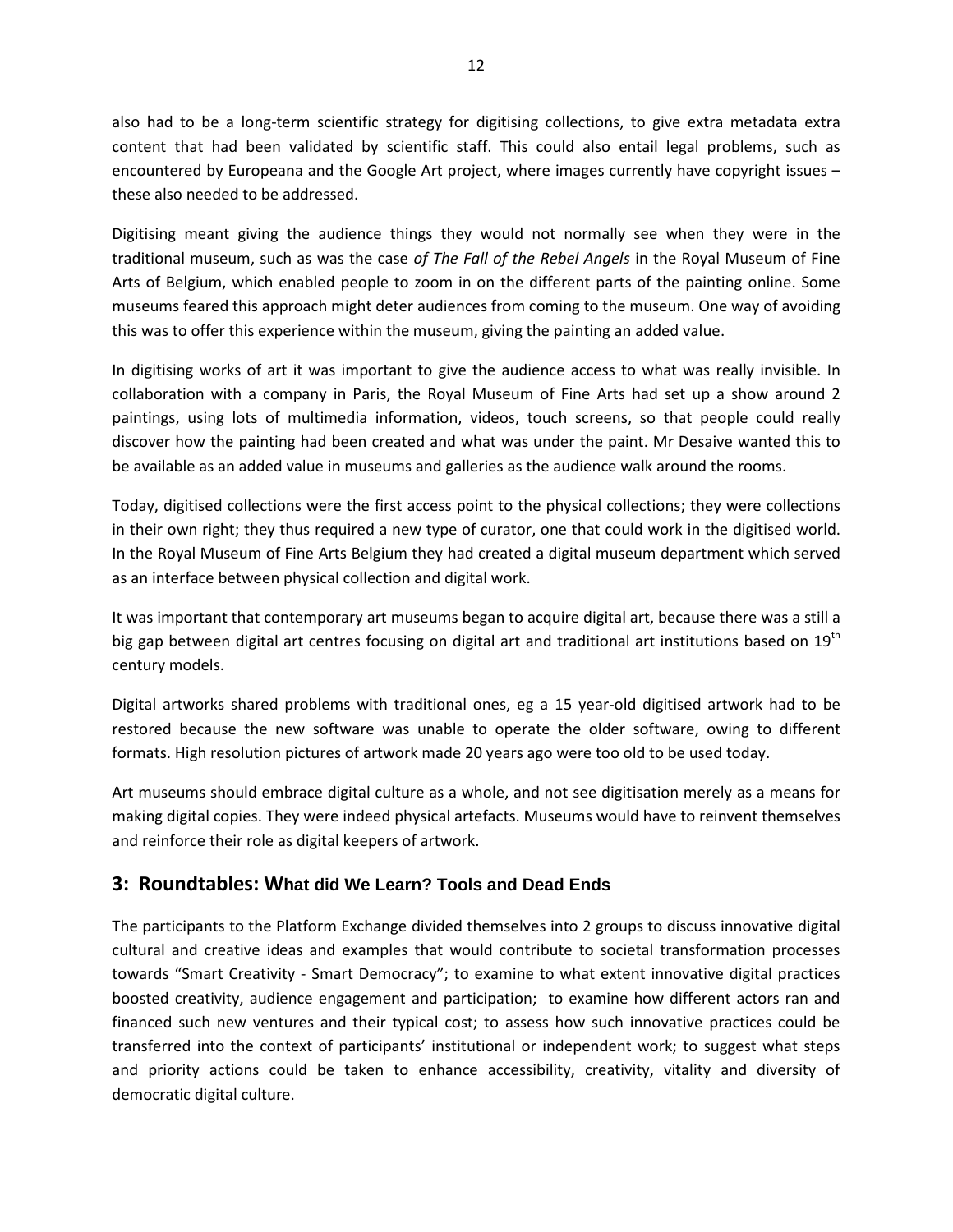In discussing the above-mentioned questions, one workshop (moderated by Josef Huber) looked at copyright, public funding of culture, crowdfunding and their effects on citizen access.

Crowdfunding should not be seen as an alternative to state funding. Current experience showed that state funding had not greatly diminished with the arrival of crowdfunding. However, with crowdfunding, people had to acclimatise to the idea of paying for something if they wanted it. Younger generations were more prepared for this.

The current copyright legislation in Council of Europe member States was seen as out-dated and the protection period too long (life plus 70 years). Artistic creation should be seen more in line with other ordinary jobs, where payment for services rendered did not extend beyond the time worked. Remuneration should not be related to the market success of a creation. Artists additionally had social roles: that of enabling other artists' artistic expression, but this was less prevalent today. Art was not just about the expression of the elite, it should be a fundamental mode of expression for all citizens.

It was suggested that in much the same way as public finance was used to finance scientific research, it should be used to finance artistic creation, since they had a similar function. Often there was not enough public money available to fund all projects, and the private sector should help fund arts and culture. The disadvantage of private funding was that it could lead to certain restrictions being placed on the artistic work/creation. But at the same time, should a creator be prohibited from selling his rights to private companies?

Public cultural funding could be dependent on a set of principles and indicators. Principles and indicators were an important part of helping people to understand what was at stake. The Council of Europe was working on indicators for assessing the democratic impact of culture, and could also look at indicators for the societal impact of culture.

Resources were still being allocated predominantly to the predigital world. The new digital developments were not being taken into account, and this hampered people's entry into the digital sphere. Audiences had changed and had become "networks", "communities", "subcultures", but this was not yet the vocabulary of the decision makers. Terms such as "smart" and "crowd" were concepts from the corporate world. Decision-makers were embracing them but had no role in forming them. By using these words, the public sector was serving the corporate world by accepting their vocabulary.

The internet was good at combatting geographical discrimination. National cultural institutions should be compelled to use the internet so that all could have access. This was obligatory in Sweden but had not necessarily resulted in low income or unemployed people having access to culture.

Today's cultural institutions were anachronisms and would not survive. They existed within a framework of nationalism and had been set up in previous centuries. Attention should now focus on developing the new tools and the new digital subcultures. Those active in digital subcultures were not the same people going to traditional cultural institutions. Cultural policy makers should also take them into account.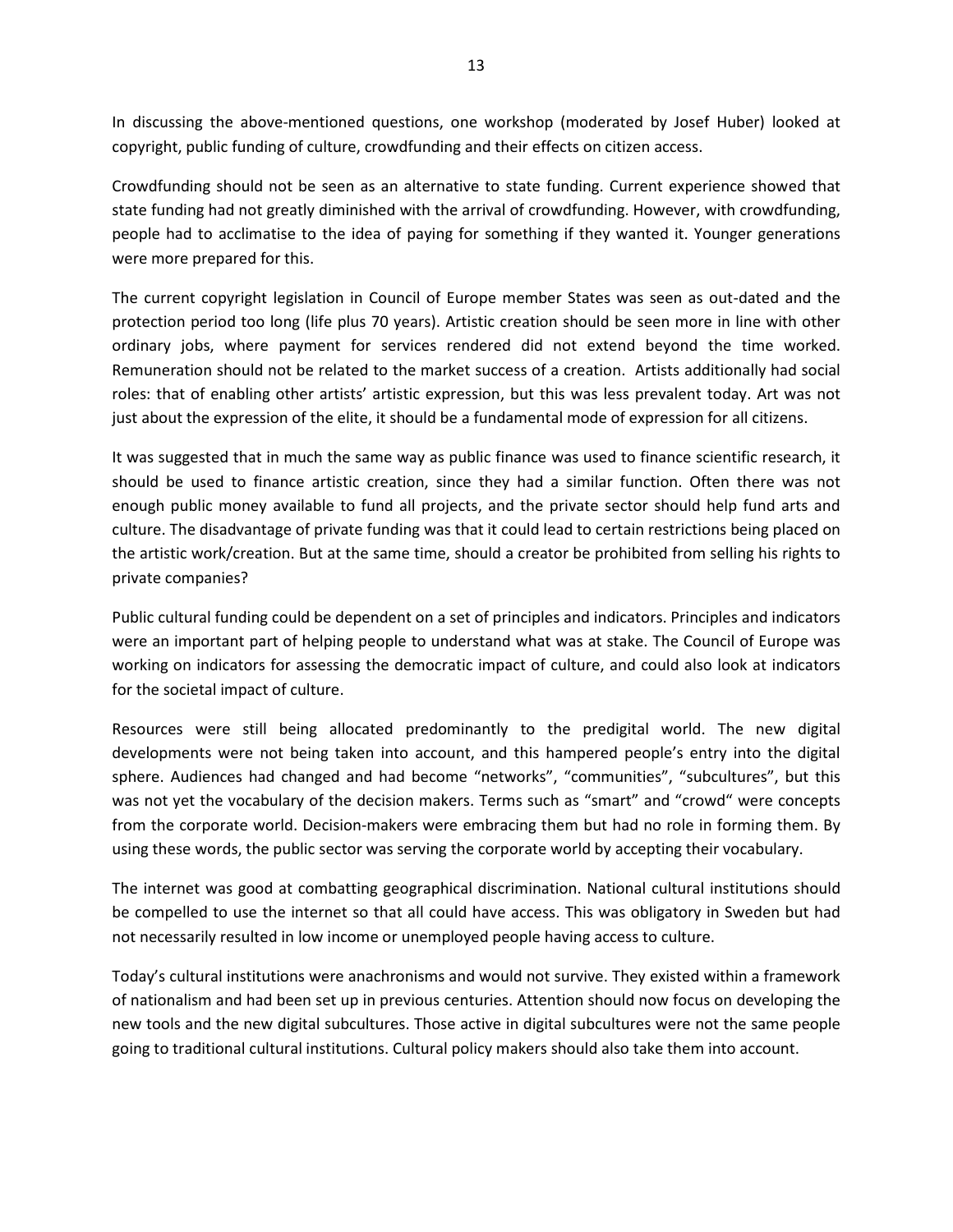Culture should have a more international outlook: digital formats could inspire artistic collaborations with artists in different countries, so as to move away from the more nationalistic view of artistic creation. Language, however, was often an obstacle to this.

In the second workshop (Lee Hibbard moderating), 3 key questions were asked:

- 1. What constituted an Internet of Citizens?
- 2. How and why did it relate to enhancing democracy?
- 3. What could the different stakeholders do to make it a reality?

The participants agreed that digital capacity was a democratic right and Internet accessibility therefore needed to be free and technically easy for all citizens. Unlimited access to tools of expression and exchange would develop creativity in society and empower citizens. Reducing the distance between decision makers and citizens was very much on the agenda. More direct communication would eventually enhance digital citizenship.

Citizens needed a reliable platform for exchange and further drawing up of ideas and suggestions. Practical tools and the question of how to engage with audiences were key. A reliable platform needed a short and long-term roadmap. The gap between audiences and cultural networks could be closed through the use of existing professional networks to act as multipliers and enhance the impact of cultural action. A European digital network could also act as a link to existing cultural portals and contribute to inclusiveness.

Connectivity had definitely to be scaled up to serve fully the objective of inclusiveness. Other questions to emerge included: how could younger audiences be attracted? How could the challenges of migration and mobility and inclusiveness be addressed? How could audiences and their varying engagement be measured and researched? Quantitatively or qualitatively? How could they be engaged in best practices? More research on a larger sample of cultural institutions and practices was required.

There was a need for more flexible cultural programmes and it was necessary to go beyond established culture and find new trends – e.g. combining "old" and "new" culture. The Council of Europe was there to stimulate debate, offer collaboration tools and overcome mistrust between governments and citizens. In countries where culture was not well understood, people needed to come together, strengthen their networks and make a strong platform for the internet of citizens.

#### **4. Conclusions**

The Internet of citizens was important in terms of ownership and influence, in determining how digitisation worked and should work. Smart creativity, smart democracy meant adopting an intelligent approach, whereby the repetition of shortcomings and mistakes should be avoided. If it was clear that